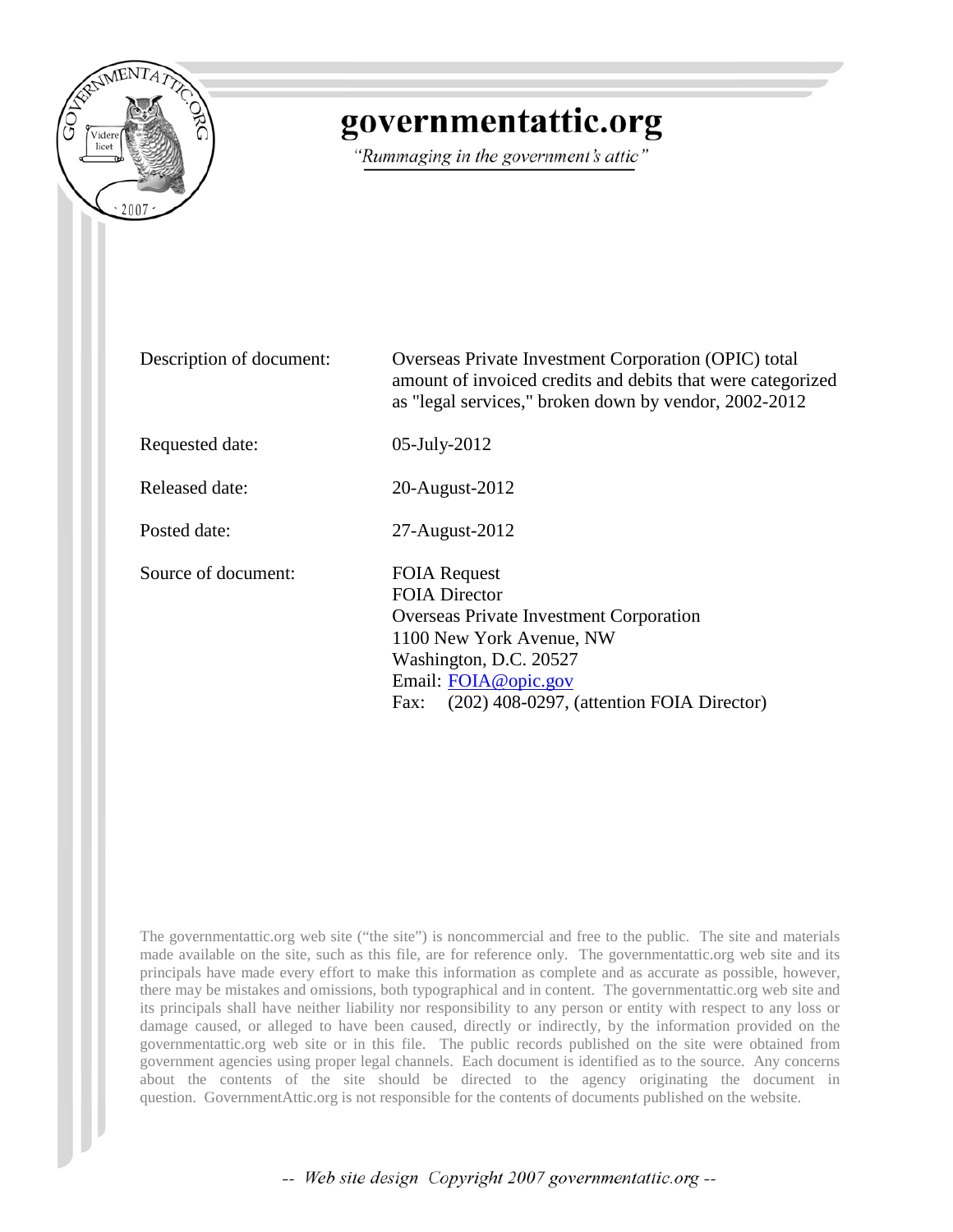

Overseas Private Investment Corporation 1100 New York Avenue, N.W., Washington, D.C. 20527 PHONE: (202) 336-8400 FAX: (202) 408-9859

August 20, 2012

SENT VIA E-MAIL

# RE: FOIA Request 2012-00032

This letter is in response to your July 5, 2012 FOIA request which was received on July 9, 2012. Your request was assigned FOIA Number 2012-00032. Please reference this number in all correspondence concerning your request. You asked for:

> o Rrecords that identify the overall amount (by law firm) spent by OPIC on outside counsel each year.

On July 10, 2012 you agreed to limit the request to fiscal years 2002 to the present and specified that you were seeking amounts invoiced, not amounts committed. Attached are lists by fiscal year showing the total amount of invoiced credits and debits that were categorized as "legal services," broken down by vendor.

Fees for your request total \$32.00, and are calculated as follows:

|    | hours of search at no charge for "other requesters" \$ | 0.00 <sub>1</sub> |
|----|--------------------------------------------------------|-------------------|
| 2  | hours of search at \$16.00/hour                        | 32.00             |
| 32 | hours of review at no charge for "other requesters" \$ | 0.00              |
|    | Total:                                                 | 32.00             |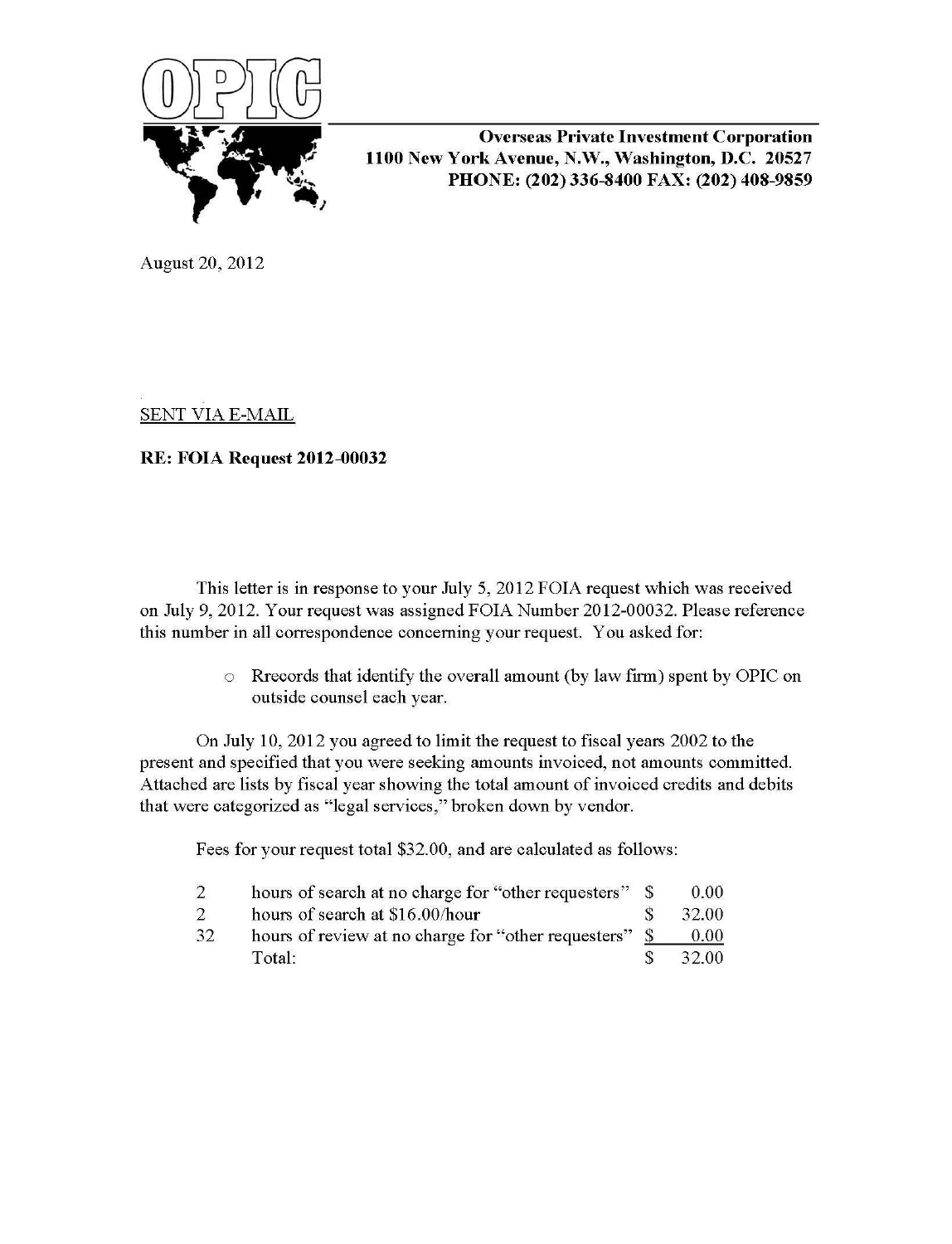Your request authorized up to \$30.00 in fees, therefore OPIC waives \$2.00 of fees. Please make your check payable to the UNITED STATES TREASURY and mail it to:

> Nichole Cadiente (LA) Overseas Private Investment Corporation 1100 New York Avenue, N.W. Washington, D.C. 20527

If you are dissatisfied with this response, you may appeal to OPIC's Deputy General Counsel within twenty days of your receipt of this letter by addressing such appeal to:

> Deputy General Counsel Overseas Private Investment Corporation 1100 New York Avenue, N.W.- 12th Floor Washington DC, 20527

Both the letter and the envelope should be marked "FREEDOM OF INFORMATION ACT APPEAL." In the event that you are not satisfied with the results of any such appeal, judicial review is available to you in the United States District Court for the judicial district in which you reside or maintain your principal place of business, or in the District of Columbia.

Sincerely,

Digitally signed by Nchole Cadiente<br>
Michole Cadiente Cadiente Cadiente<br>
Date: 2012.08.13 13:37:12 -04'00',c=US<br>
Date: 2012.08.13 13:37:12 -04'00'

Nichole Cadiente Administrative Counsel Overseas Private Investment Corporation 1100 New York Avenue, N.W. Washington, D.C. 20527 202.408.6297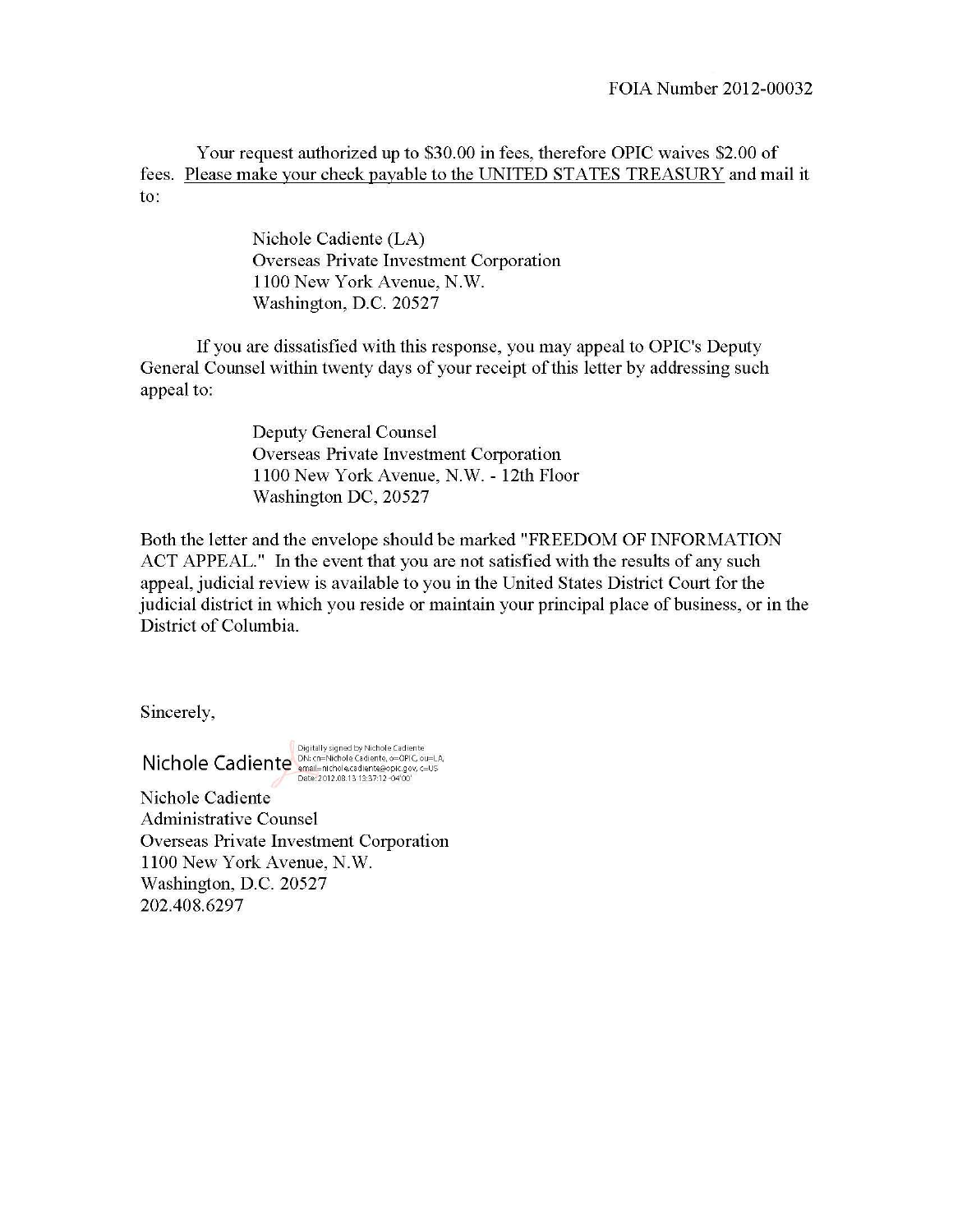## **LEGAL EXPENSES YEAR-TO DATE FISCAL YEAR 2002 AS OF SEPTEMBER 30, 2002**

| <b>Vendor Name</b>                                     | <b>Amount Paid</b>          |
|--------------------------------------------------------|-----------------------------|
| AATA INTERNATIONAL INC                                 | 5,990.59                    |
| AFRIDI, ANGELL AND KHAN                                | 69,149.23                   |
| ALLENS ARTHUR AND ROBINSON                             | 6,480.60                    |
| ARENT FOX KINTNER PLOTKIN AND KAHN                     | 34,319.28                   |
| AROSEMENA NORIEGA AND CONTRERAS                        | 988.10                      |
| <b>BARRIOS FUENTES URQUIAGA</b>                        | $(28, 123.33)$ <sup>1</sup> |
| <b>BINGHAM DANA LLP</b>                                | 711,642.20                  |
| <b>BIRSEL LAW OFFICES</b>                              | 272,558.96                  |
| BUFETE AGUIRRE SOC CIV                                 | 1,262.03                    |
| CABANELLAS, ETCHEBARNE AND KELLY                       | 28,234.35                   |
| <b>CABINET FENEON</b>                                  | 7,134.00                    |
| CARDENAS AND CARDENAS                                  | 5,216.00                    |
| <b>CHADBOURNE AND PARKE</b>                            | 505,546.53                  |
| CLIFFORD CHANCE ROGERS AND WELLS LLP                   | 577,352.99                  |
| <b>COVINGTON AND BURLING</b>                           | 4,792.94                    |
| CROWELL AND MORING LLP                                 | 2,098.66                    |
| DAVIS POLK AND WARDWELL                                | 7,959.06                    |
| EAST-WEST INVEST LTD PARTNERSHIP                       | 64,710.94                   |
| FELSBERG E ASSOCIADOS ADVOGADO                         | 249,548.80                  |
| <b>FRESHFIELDS</b>                                     | 32,179.30                   |
| HEADRICK RIZIK ALVAREZ AND FERNANDEZ                   | 683.44                      |
| ICAZA GONZALEZ RUIZ AND ALEMAN                         | 13,632.66                   |
| <b>INDIA LAW SERVICES</b>                              | 21,074.52                   |
| ISHENGOMA MASHA MUJULIZI AND MAGAI                     | 4,320.00                    |
| KALIJARVI CHUZA AND NEWMAN PC                          | 14,487.89                   |
| KLEMM BLAIR STERLING AND JOHNSON                       | 644.80                      |
| L'HEUREUX, ROBERT                                      | 445.70                      |
| LOBO AND IBEAS                                         | 3,780.63                    |
| <b>LOVELLS</b>                                         | 40,146.00                   |
| MORRISON AND FOERSTER                                  | 149,121.96                  |
| ON SITE SOURCING                                       | 134.10                      |
| PEREYRA AND BIAGGI ABOGADOS                            | 3,724.03                    |
| PEREZ ALATI GRONDONA BENITES ARNTSEN AND MARTINEZ DE H | 25,189.53                   |
| PIPER MARBURY RUDNICK AND WOLFE LLP                    | 33,149.57                   |
| POLSINELLI SHALTON AND WELTE PC                        | 1,229.00                    |
| PROSKAUER ROSE                                         | 3,645.00                    |
| SAUL EWING REMICK AND SAUL                             | 2,358.25                    |
| STEPTOE AND JOHNSON LLP                                | 233,538.41                  |
| VERNER LIIPFERT BERNHARD MCPHERSON AND HAND            | 35,054.19                   |
| <b>WILLIAMS AND CONNOLLY</b>                           | 48,225.20                   |
| WILMER CUTLER AND PICKERING                            | 23,242.32                   |
| ZUCKERMAN SPAEDER LLP                                  | 182,788.47                  |
| <b>Total</b>                                           | \$<br>3,399,656.90          |
|                                                        |                             |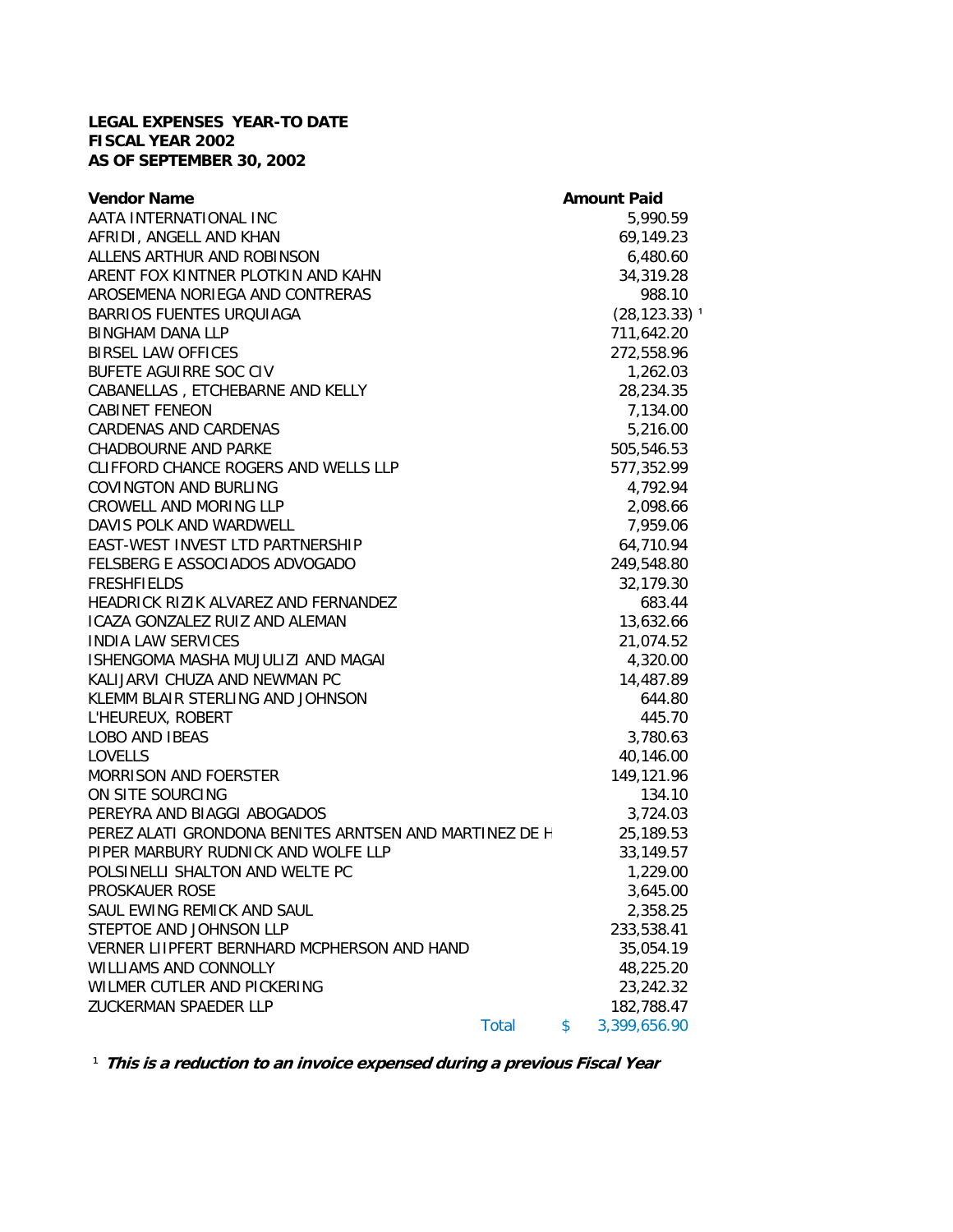## **LEGAL EXPENSES YEAR-TO DATE FISCAL YEAR 2003 AS OF SEPTEMBER 30, 2003**

| <b>Vendor Name</b>                          |              | <b>Amount Paid</b>           |
|---------------------------------------------|--------------|------------------------------|
| ALLENS ARTHUR AND ROBINSON                  |              | $(62,623.96)$ <sup>1</sup>   |
| AROSEMENA NORIEGA AND CONTRERAS             |              | 5,914.45                     |
| <b>BAKER BOTTS LLP</b>                      |              | 107,259.49                   |
| BASILICO FERNANDEZ MADERO AND DUGGAN        |              | 8,712.00                     |
| <b>BINGHAM MCCUTCHEN</b>                    |              | 88,673.64                    |
| <b>BIRSEL LAW OFFICES</b>                   |              | 124,047.00                   |
| <b>BOWMAN GILFILLAN INC</b>                 |              | 21,266.79                    |
| <b>CABINET FENEON</b>                       |              | 10,866.00                    |
| <b>CARDENAS AND CARDENAS</b>                |              | 780.00                       |
| <b>CARLSMITH BALL LLP</b>                   |              | 25,000.00                    |
| <b>CHADBOURNE AND PARKE</b>                 |              | 1,975,553.91                 |
| CLIFFORD CHANCE ROGERS AND WELLS LLP        |              | 883,600.68                   |
| DAVIS POLK AND WARDWELL                     |              | 59,012.93                    |
| DEVRES LAW OFFICE                           |              | 49,468.00                    |
| EAST-WEST INVEST LTD PARTNERSHIP            |              | 162,665.05                   |
| <b>GONSALVES AND PERKINS</b>                |              | 10,461.11                    |
| HAYNES AND BOONE LLP                        |              | 69,999.37                    |
| <b>HOGAN AND HARTSON</b>                    |              | 6,831.18                     |
| HUNTON AND WILLIAMS                         |              | 8,997.50                     |
| KALIJARVI CHUZA AND NEWMAN PC               |              | 9,054.16                     |
| KALIJARVI CHUZI AND NEWMAN                  |              | 160,000.00                   |
| <b>KAYE SCHOLER LLP</b>                     |              | 5,751.06                     |
| <b>LEXPRAXIS</b>                            |              | 37,540.00                    |
| <b>LOBO AND IBEAS</b>                       |              | 2,942.69                     |
| <b>LORENTZ AND BONE</b>                     |              | 4,047.54                     |
| <b>MORRISON AND FOERSTER</b>                |              | 65,419.30                    |
| PAUL WEISS RIFKIND WHARTON AND GARRISON     |              | 75,923.77                    |
| PEREZ BUSTAMANTE Y PEREZ                    |              | 3,840.40                     |
| PILLSBURY WINTHROP LLP                      |              | 125,280.04                   |
| <b>PROSKAUER ROSE</b>                       |              | 51,355.00                    |
| SIDLEY AUSTIN BROWN AND WOOD LLP            |              | 134,860.69                   |
| STEPTOE AND JOHNSON LLP                     |              | $(70, 892.85)$ <sup>1</sup>  |
| VERNER LIIPFERT BERNHARD MCPHERSON AND HAND |              | $(115, 393.61)$ <sup>1</sup> |
| WILMER CUTLER AND PICKERING                 |              | 10,000.00                    |
| WILMOTH FIELD WARNE LAWYERS                 |              | 14,592.50                    |
| ZACARIAS AND ASOCIADOS LLP                  |              | 12,097.98                    |
|                                             | <b>Total</b> | \$<br>4,082,903.81           |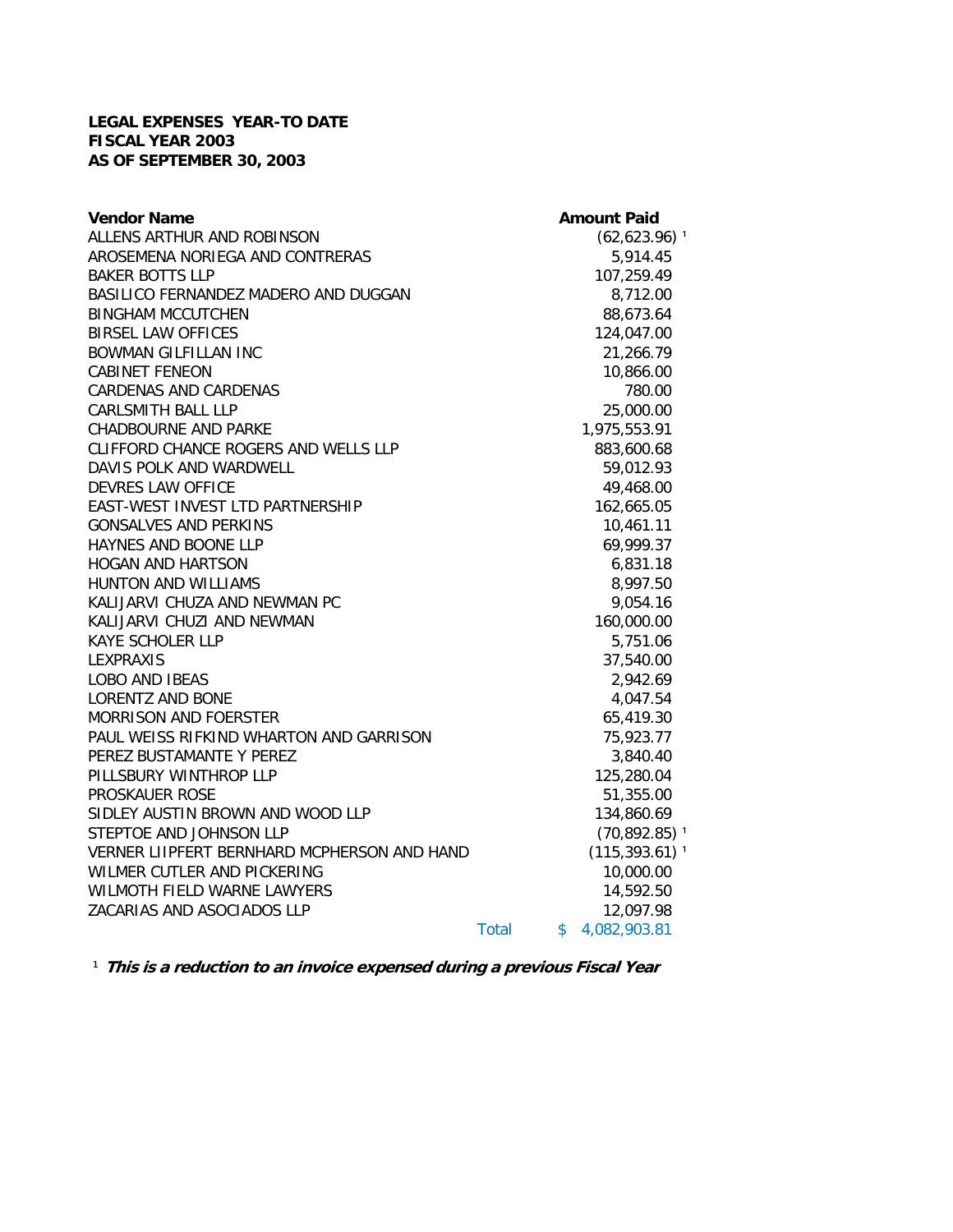#### **LEGAL EXPENSES YEAR-TO DATE FISCAL YEAR 2004 AS OF SEPTEMBER 30, 2004**

| <b>Vendor Name</b>                          |              | <b>Amount Paid</b>           |
|---------------------------------------------|--------------|------------------------------|
| ADVOKAADIBUROO SORAINEN LAW OFFICES SIA     |              | 18,000.00                    |
| ALLENS ARTHUR AND ROBINSON                  |              | $(8, 236.56)$ <sup>1</sup>   |
| ANDREY GORODISSKY AND PARTNERS              |              | 21,597.00                    |
| AROSEMENA NORIEGA AND CONTRERAS             |              | 132.71                       |
| <b>BAKER BOTTS LLP</b>                      |              | 424,147.65                   |
| <b>BINGHAM MCCUTCHEN</b>                    |              | 952,752.79                   |
| <b>BIRSEL LAW OFFICES</b>                   |              | 48,968.00                    |
| <b>BOWMAN GILFILLAN INC</b>                 |              | 12,241.88                    |
| <b>CARDENAS AND CARDENAS</b>                |              | 15,392.00                    |
| <b>CHADBOURNE AND PARKE</b>                 |              | 661,862.03                   |
| CLIFFORD CHANCE ROGERS AND WELLS LLP        |              | 1,401,541.52                 |
| <b>COUDERT BROTHERS LLP</b>                 |              | 10,000.00                    |
| CT CORPORATION SYSTEM                       |              | 368.48                       |
| DEBEVOISE AND PLIMPTON                      |              | 219,308.06                   |
| DEVRES LAW OFFICE                           |              | $(35,761.00)^{-1}$           |
| EAST-WEST INVEST LTD PARTNERSHIP            |              | 299,948.16                   |
| ESTUDIO LUIS ECHECOPAR GARCIA               |              | 17,000.00                    |
| HARNEY WESTWOOD AND RIEGELS                 |              | 31,544.48                    |
| HAYNES AND BOONE LLP                        |              | 1,264,243.10                 |
| <b>HOGAN AND HARTSON</b>                    |              | 41,697.94                    |
| HUNTON AND WILLIAMS                         |              | 86,010.50                    |
| I & D IRAQ LAW ALLIANCE                     |              | 44,575.00                    |
| KALIJARVI CHUZI AND NEWMAN                  |              | 4,125.87                     |
| KATTEN MUCHIN ZAVIS ROSEMAN                 |              | 3,000.00                     |
| KAYE SCHOLER LLP                            |              | 8,488.95                     |
| LEXPRAXIS                                   |              | 19,373.00                    |
| LOBO AND IBEAS                              |              | 11,688.72                    |
| LOEFFLER JONES AND TUGGEY LLP               |              | 697.50                       |
| <b>LOVELLS</b>                              |              | 150,655.43                   |
| MONHEIMER, MARC                             |              | 20,720.39                    |
| MORRIS NICHOLS ARSHT AND TUNNELL            |              | 20,762.88                    |
| <b>MORRISON AND FOERSTER</b>                |              | $(214, 541.26)$ <sup>1</sup> |
| <b>OBEIDAT AND FREIHAT</b>                  |              | 30,925.00                    |
| ORRICK HERRINGTON AND SUTCLIFFE             |              | 501,130.49                   |
| PEREZ BUSTAMANTE Y PEREZ                    |              | 2,419.17                     |
| PILLSBURY WINTHROP LLP                      |              | 7,175.20                     |
| RIGGS NATIONAL BANK                         |              | 700.00                       |
| ROBERT B LECHTER, CPA                       |              | 23,980.98                    |
| RODNER MARTINEZ AND ASOCIADOS               |              | 22,785.21                    |
| SIDLEY AUSTIN BROWN AND WOOD LLP            |              | 504.57                       |
| SOEWITO SUHARDIMAN EDDYMURTHY ET AL         |              | 1,545.73                     |
| STEEL HECTOR AND DAVIS SC                   |              | 16,795.50                    |
| STEPTOE AND JOHNSON LLP                     |              | 45,409.20                    |
| SULLIVAN AND CROMWELL                       |              | 24,798.00                    |
| VERNER LIIPFERT BERNHARD MCPHERSON AND HAND |              | $(363.33)$ <sup>1</sup>      |
| WILMOTH FIELD WARNE LAWYERS                 |              | 109,423.28                   |
| ZACARIAS AND ASOCIADOS LLP                  |              | 2,000.00                     |
| ZAKI HASHEM & PARTNERS                      |              | 7,077.92                     |
|                                             | <b>Total</b> | \$<br>6,348,612.14           |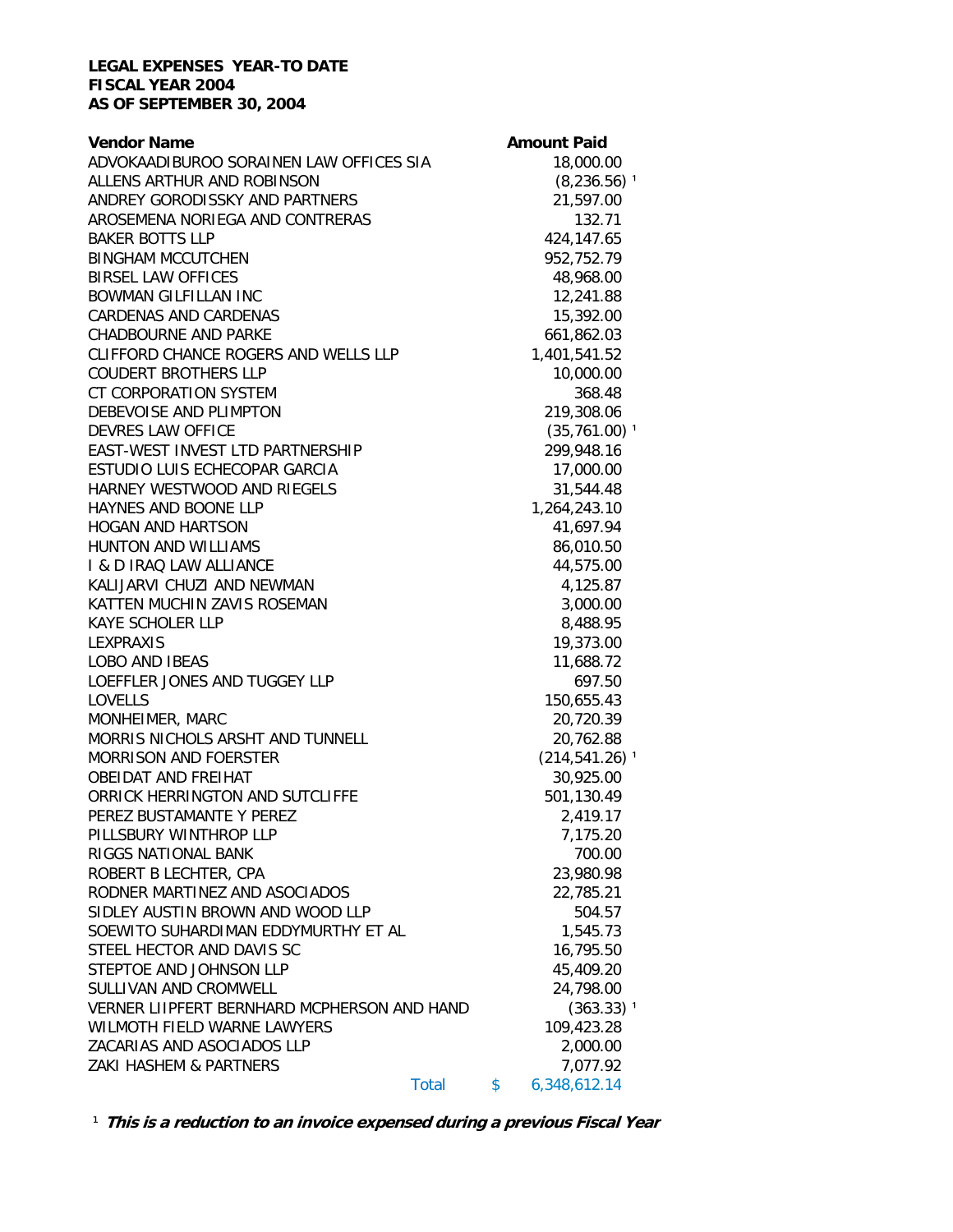## **LEGAL EXPENSES YEAR-TO DATE FISCAL YEAR 2005 AS OF SEPTEMBER 30, 2005**

| <b>Vendor Name</b>                       | <b>Amount Paid</b>           |
|------------------------------------------|------------------------------|
| ADVOKAADIBUROO SORAINEN LAW OFFICES SIA  | 50,505.27                    |
| ALEXANDRA CARVALHO                       | 2,625.00                     |
| ARENT FOX KINTNER PLOTKIN AND KAHN       | 109,584.01                   |
| <b>BAKER BOTTS LLP</b>                   | 224,206.92                   |
| <b>BANK ONE</b>                          | 430.41                       |
| <b>BINGHAM MCCUTCHEN</b>                 | 334,208.54                   |
| <b>BIRSEL LAW OFFICES</b>                | 4,686.00                     |
| <b>BOWMAN GILFILLAN INC</b>              | 37,514.00                    |
| <b>BUSINESS LEGAL BUREAU</b>             | 10,275.00                    |
| CADWALDER WICKERSHAM AND TAFT            | 16,518.78                    |
| <b>CHADBOURNE AND PARKE</b>              | 435,265.00                   |
| CLIFFORD CHANCE ROGERS AND WELLS LLP     | 224,797.96                   |
| <b>COZEN OCONNOR</b>                     | 4,386.00                     |
| DEBEVOISE AND PLIMPTON                   | 12,095.60                    |
| ESTUDIO LUIS ECHECOPAR GARCIA            | 765.00                       |
| <b>GUEVARA AND GUTIERREA SC</b>          | 6,178.50                     |
| HAWLEY TROXELL ENNIS AND HAWLEY LLP      | 21,594.79                    |
| HAYNES AND BOONE LLP                     | 1,023,939.35                 |
| <b>HUNTON AND WILLIAMS</b>               | 23,527.85                    |
| I & D IRAQ LAW ALLIANCE                  | $(29,050.00)$ <sup>1</sup>   |
| <b>IBRACHY &amp; DERMARKAR</b>           | 78,416.61                    |
| ICAZA GONZALEZ RUIZ AND ALEMAN           | 16,551.60                    |
| KALIJARVI CHUZI AND NEWMAN               | 7,975.55                     |
| <b>LOBO AND IBEAS</b>                    | 20,761.67                    |
| <b>LOVELLS</b>                           | 174,722.71                   |
| MELLO JONES AND MARTIN                   | 4,381.00                     |
| MONHEIMER, MARC                          | 4,938.50                     |
| <b>MORRISON AND FOERSTER</b>             | 24,770.53                    |
| ORRICK HERRINGTON AND SUTCLIFFE          | $(291, 057.28)$ <sup>1</sup> |
| OTTERBOURG, STEINDLER, HOUSTON AND ROSEN | 220,081.07                   |
| PAUL HASTINGS                            | 100,000.00                   |
| PEREZ BUSTAMANTE AND PONCE               | 265.51                       |
| RODNER MARTINEZ AND ASOCIADOS            | 3,713.00                     |
| SANTOS E FURRIELA ADVOGADOS              | 7,532.98                     |
| SOLORZANO CARVAJAL GONZALEZ Y PEREZ CO   | 10,868.70                    |
| STEPTOE AND JOHNSON LLP                  | 72,000.00                    |
| WILMOTH FIELD WARNE LAWYERS              | 725.00                       |
| WINSTON AND STRAWN                       | 49,115.96                    |
| ZAKI HASHEM & PARTNERS                   | 4,331.90                     |
| Total                                    | \$<br>3,024,148.99           |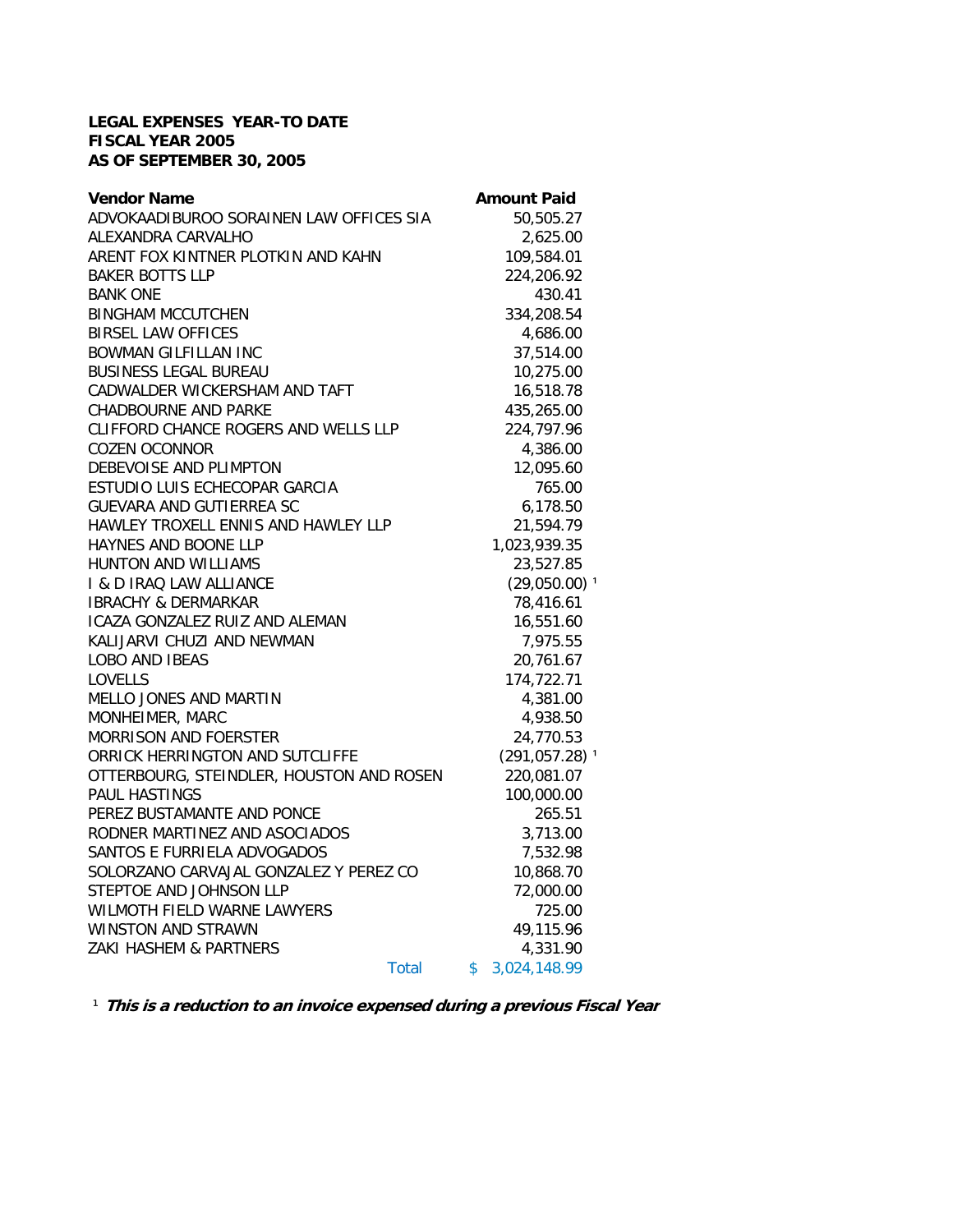## **LEGAL EXPENSES YEAR-TO DATE FISCAL YEAR 2006 AS OF SEPTEMBER 30, 2006**

| <b>Vendor Name</b>                           | <b>Amount Paid</b>          |
|----------------------------------------------|-----------------------------|
| ADVOKAADIBUROO SORAINEN LAW OFFICES SIA      | 27,369.05                   |
| ALLEN AND OVERY                              | 32,000.00                   |
| BAKER AND MCKENZIE GRUSZCZYNSKI AND PARTNERS | 825.00                      |
| <b>BAKER BOTTS LLP</b>                       | 170,412.39                  |
| <b>BARRIOS FUENTES URQUIGA</b>               | 13,438.27                   |
| <b>BINGHAM MCCUTCHEN</b>                     | 467,673.97                  |
| <b>BIRSEL LAW OFFICES</b>                    | 18,291.00                   |
| <b>BLP ABOGADOS</b>                          | 7,934.94                    |
| <b>BOWMAN GILFILLAN INC</b>                  | 73,604.87                   |
| BRACEWELL AND GIULIANI LLP                   | 3,092.50                    |
| <b>BUSINESS LEGAL BUREAU</b>                 | 2,750.00                    |
| <b>CHADBOURNE AND PARKE</b>                  | 42,090.32                   |
| <b>GIDE LOYRETTE NOUEL</b>                   | 11,720.93                   |
| <b>GOMEZ PINZON AND ASOCIADOS</b>            | 3,891.18                    |
| HAWLEY TROXELL ENNIS AND HAWLEY LLP          | 1,167.66                    |
| HAYNES AND BOONE LLP                         | 387,906.77                  |
| HILLS STERN AND MORLEY LLP                   | 30,000.00                   |
| <b>HOGAN AND HARTSON</b>                     | $(137.07)^1$                |
| HUNTON AND WILLIAMS                          | 38,871.71                   |
| ICAZA GONZALEZ RUIZ AND ALEMAN               | 3,293.00                    |
| KALIJARVI CHUZI AND NEWMAN                   | 91,417.58                   |
| <b>LEACH TRAVELL</b>                         | 12,944.00                   |
| <b>LOBO AND IBEAS</b>                        | 1,617.35                    |
| LOVELLS                                      | 67,163.79                   |
| MARTINEZ ALGABA ESTRELLA DE HARO Y           | 6,900.00                    |
| <b>MELLON BANK NA</b>                        | 1,835.00                    |
| MONHEIMER, MARC                              | 2,188.00                    |
| <b>MORRISON AND FOERSTER</b>                 | $(14, 770.53)$ <sup>1</sup> |
| ORRICK HERRINGTON AND SUTCLIFFE              | 139,704.18                  |
| OTTERBOURG, STEINDLER, HOUSTON AND ROSEN     | 328,865.03                  |
| PLESNER SVANE GRONBORG                       | 4,000.00                    |
| RECZICZA WHITE AND CASE LLP                  | 18,159.78                   |
| RODNER MARTINEZ AND ASOCIADOS                | 22,934.40                   |
| SHAW BRANSFORD VEILLEUX AND ROTH PC          | 55,000.00                   |
| SOLORZANO CARVAJAL GONZALEZ Y PEREZ CO       | 9,696.80                    |
| STEPTOE AND JOHNSON LLP                      | 14,340.07                   |
| WILSON INTERNATIONAL LAW LLC                 | 15,000.00                   |
| WILSON INTERNATIONAL LAW LLC%                | 50,000.00                   |
| WINSTON AND STRAWN                           | 105,553.45                  |
| Total                                        | \$2,268,745.39              |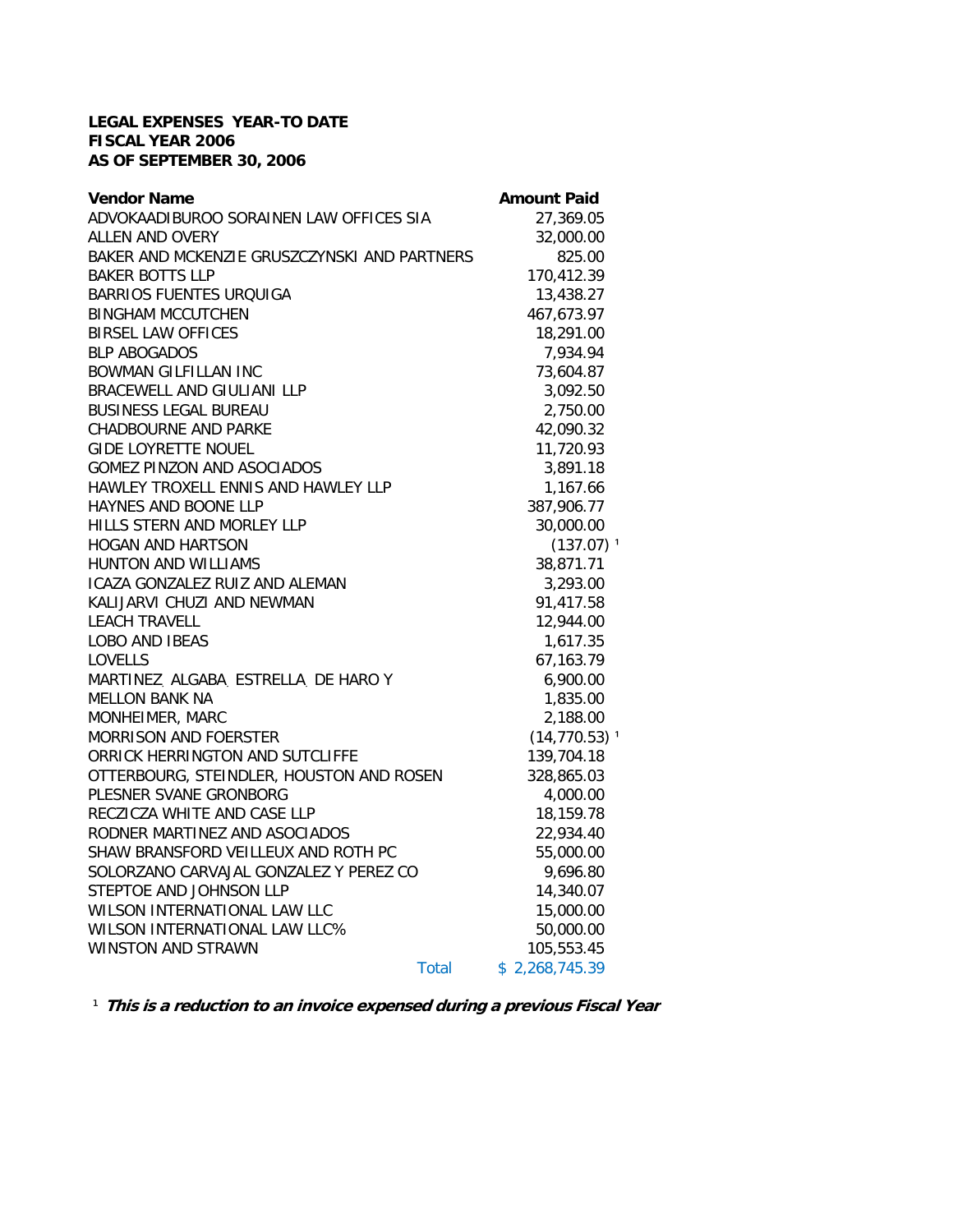## **LEGAL EXPENSES YEAR-TO DATE FISCAL YEAR 2007 AS OF SEPTEMBER 30, 2007**

| <b>Vendor Name</b>                       |              | <b>Amount Paid</b>      |
|------------------------------------------|--------------|-------------------------|
| ADVOKAADIBUROO SORAINEN LAW OFFICES SIA  |              | 480.61                  |
| ALLENS ARTHUR AND ROBINSON               |              | 3,530.50                |
| ANDREY GORODISSKY AND PARTNERS           |              | 9,710.00                |
| <b>BAKER BOTTS LLP</b>                   |              | 32,486.45               |
| BELTRANENA, DE LA CERDA Y CHAVEZ         |              | 8,297.80                |
| <b>BINGHAM MCCUTCHEN</b>                 |              | 111,197.70              |
| <b>BOWMAN GILFILLAN INC</b>              |              | $(276.34)$ <sup>1</sup> |
| BRACEWELL AND GIULIANI LLP               |              | 57,491.30               |
| CLIFFORD CHANCE ROGERS AND WELLS LLP     |              | $(20.69)$ <sup>1</sup>  |
| <b>COZEN OCONNOR</b>                     |              | 11,648.48               |
| DEBEVOISE AND PLIMPTON                   |              | 71,529.57               |
| <b>GIDE LOYRETTE NOUEL</b>               |              | 36,050.00               |
| HAWLEY TROXELL ENNIS AND HAWLEY LLP      |              | 8,587.79                |
| HAYNES AND BOONE LLP                     |              | 6,552.70                |
| HILLS STERN AND MORLEY LLP               |              | 15,000.00               |
| HUNTON AND WILLIAMS                      |              | 60,675.84               |
| I & D IRAQ LAW ALLIANCE                  |              | 4,110.20                |
| <b>IBRACHY &amp; DERMAKAR</b>            |              | 8,881.59                |
| <b>JING &amp; PARTNERS</b>               |              | 2,500.00                |
| KALIJARVI CHUZI AND NEWMAN               |              | 91,668.73               |
| <b>LEACH TRAVELL</b>                     |              | 140.00                  |
| LEBOEUF LAMB GREEN AND MACRAE LLP        |              | 142,873.59              |
| <b>LOBO AND IBEAS</b>                    |              | 3,674.55                |
| LOEB AND LOEB                            |              | 8,187.84                |
| <b>MAIGROT KOENIG</b>                    |              | 17,370.00               |
| MCGUIREWOODS KAZAKHSTAN LLP              |              | 6,000.00                |
| <b>MELLON BANK NA</b>                    |              | 2,175.57                |
| MONHEIMER, MARC                          |              | 17,312.50               |
| <b>MORRISON AND FOERSTER</b>             |              | 39,384.85               |
| ORRICK HERRINGTON AND SUTCLIFFE          |              | 92,685.83               |
| OTTERBOURG, STEINDLER, HOUSTON AND ROSEN |              | 8,095.15                |
| <b>PAUL HASTINGS</b>                     |              | 8,598.43                |
| PLESNER SVANE GRONBORG                   |              | 24,167.00               |
| RODNER MARTINEZ AND ASOCIADOS            |              | 24,081.85               |
| SOLORZANO CARVAJAL GONZALEZ Y PEREZ CO   |              | 10,741.00               |
| STEPTOE AND JOHNSON LLP                  |              | 25,000.00               |
| <b>WINSTON AND STRAWN</b>                |              | 726.25                  |
|                                          | <b>Total</b> | \$<br>971,316.64        |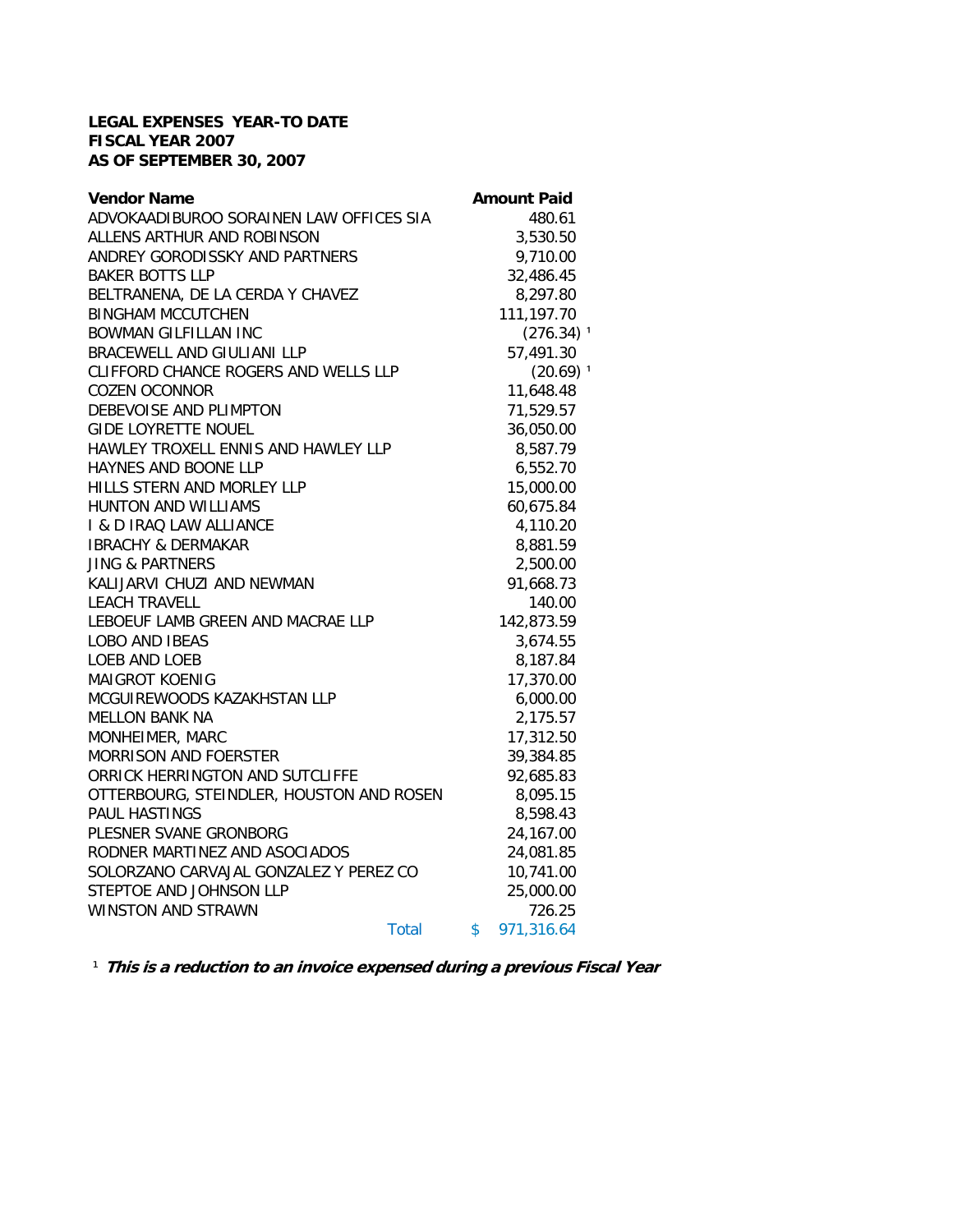## **LEGAL EXPENSES YEAR-TO DATE FISCAL YEAR 2008 AS OF SEPTEMBER 30, 2008**

| <b>Vendor Name</b>                            |       |              | <b>Amount Paid</b>        |
|-----------------------------------------------|-------|--------------|---------------------------|
| ADVOKAADIBUROO SORAINEN LAW OFFICES SIA       |       |              | 1,169.81                  |
| <b>ALLEN AND OVERY</b>                        |       |              | 48,426.27                 |
| ALLENS ARTHUR AND ROBINSON                    |       |              | 16,124.11                 |
| AZIZ, FUAD AND RAJA SHEHADEH LAW OFFICE       |       |              | 21,044.00                 |
| <b>BINGHAM MCCUTCHEN</b>                      |       |              | 31,159.19                 |
| <b>BOWMAN GILFILLAN INC</b>                   |       |              | 115,688.46                |
| <b>BUSINESS LEGAL BUREAU</b>                  |       |              | 11,400.00                 |
| <b>CHADBOURNE AND PARKE</b>                   |       |              | 76,582.06                 |
| <b>COZEN OCONNOR</b>                          |       |              | 11,832.73                 |
| DEBEVOISE AND PLIMPTON                        |       |              | 463,701.72                |
| DEWEY AND LEBOEUF LLP                         |       |              | 299,374.54                |
| FRANCISCO ORTEGA AND ASSOCIADOS               |       |              | 5,434.23                  |
| HAYNES AND BOONE LLP                          |       |              | 39,672.79                 |
| HILLS STERN AND MORLEY LLP                    |       |              | 2,235.00                  |
| <b>HOGAN AND HARTSON</b>                      |       |              | 162,588.51                |
| <b>IBRACHY &amp; DERMAKAR</b>                 |       |              | 10,033.75                 |
| <b>JING &amp; PARTNERS</b>                    |       |              | $(2,500.00)$ <sup>1</sup> |
| JP MORGAN CHASE BANK NA                       |       |              | 3,507.19                  |
| KALIJARVI CHUZI AND NEWMAN                    |       |              | 13,274.77                 |
| <b>KAPLAN AND STRATTON</b>                    |       |              | 17,831.78                 |
| KELLOGG, HUBER, HANSEN, TODD, EVENS AND FIGEL |       |              | 24,015.80                 |
| LEBOEUF LAMB GREEN AND MACRAE LLP             |       |              | 32,940.28                 |
| LOBO AND IBEAS                                |       |              | 8,808.67                  |
| LOEB AND LOEB                                 |       |              | 5,792.50                  |
| MONHEIMER, MARC                               |       |              | 1,479.50                  |
| <b>MORRISON AND FOERSTER</b>                  |       |              | 40,416.25                 |
| PIERRE, TWEH AND ASSOCIATES                   |       |              | 24,500.00                 |
| PRONICARAGUA                                  |       |              | 90,590.21                 |
| SOEWITO SUHARDIMAN EDDYMURTHY ET AL           |       |              | 3,370.54                  |
| SOLORZANO CARVAJAL GONZALEZ Y PEREZ CO        |       |              | 12,255.15                 |
| STRASBURGER AND PRICE LLP                     |       |              | 16,815.42                 |
| <b>WINSTON AND STRAWN</b>                     |       |              | $(207.50)$ <sup>1</sup>   |
|                                               | Total | $\mathsf{s}$ | 1,609,357.73              |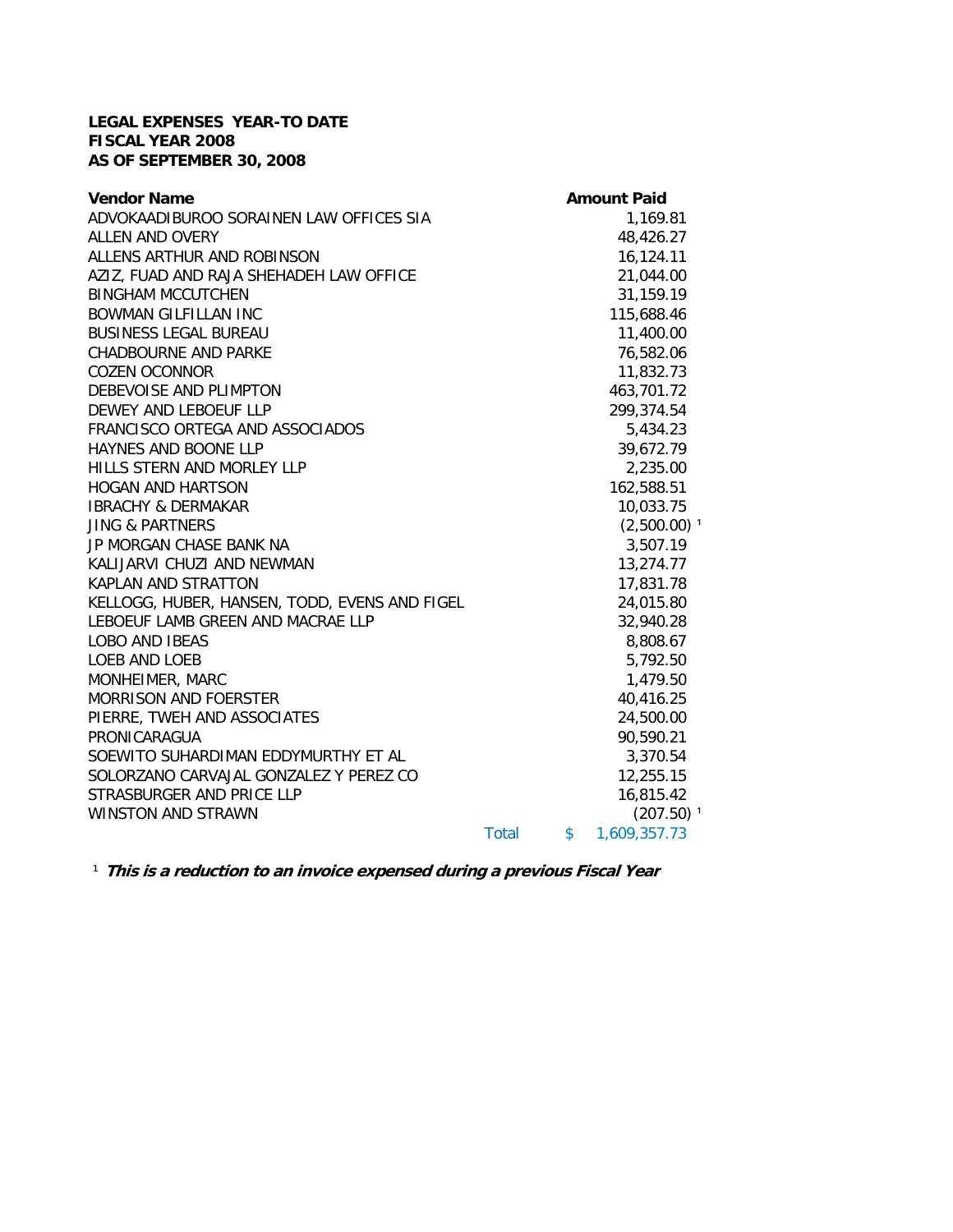## **LEGAL EXPENSES YEAR-TO DATE FISCAL YEAR 2009 AS OF SEPTEMBER 30, 2009**

| <b>Vendor Name</b>                      |       | <b>Amount Paid</b> |
|-----------------------------------------|-------|--------------------|
| ADVOKAADIBUROO SORAINEN LAW OFFICES SIA |       | 3,960.05           |
| ALI SHARIF ZU'BU LAW OFFICE             |       | 9,095.00           |
| ALLEN AND OVERY LLP                     |       | 257,006.39         |
| ALLENS ARTHUR AND ROBINSON              |       | 1,263.50           |
| AZIZ, FUAD AND RAJA SHEHADEH LAW OFFICE |       | 21,265.00          |
| BENTSI ENCHILL LETSA AND ANKOMAH        |       | 24,500.00          |
| <b>BINGHAM MCCUTCHEN</b>                |       | 14,234.76          |
| <b>BINGHAM MCCUTCHEN LLP</b>            |       | 26,162.75          |
| <b>BLP ABOGADOS</b>                     |       | 4,762.70           |
| <b>BOWMAN GILFILLAN INC</b>             |       | 21,800.51          |
| <b>CHADBOURNE &amp; PARKE LLP</b>       |       | 42,647.90          |
| <b>CHADBOURNE AND PARKE</b>             |       | 17,893.25          |
| CONSORT - RODRIQUEZ ARCHILA CASTELLANOS |       | 2,912.00           |
| <b>COZEN OCONNOR</b>                    |       | 2,639.75           |
| DEWEY AND LEBOEUF LLP                   |       | 1,031,574.57       |
| <b>GLOBAL RECOVERY GROUP LLC</b>        |       | 5,270.00           |
| <b>HAYNES AND BOONE LLP</b>             |       | 8,877.00           |
| <b>HILLS STERN AND MORLEY</b>           |       | 8,076.25           |
| HILLS STERN AND MORLEY LLP              |       | 35,896.25          |
| <b>HOGAN AND HARTSON</b>                |       | 121,176.78         |
| <b>IBRACHY &amp; DERMAKAR</b>           |       | 1,966.00           |
| <b>JING &amp; PARTNERS</b>              |       | 2,500.00           |
| JP MORGAN CHASE BANK NA                 |       | 1,854.28           |
| KALIJARVI CHUZI & NEWMAN PC             |       | 2,040.00           |
| KALIJARVI CHUZI AND NEWMAN              |       | 1,253.65           |
| <b>KAPLAN AND STRATTON</b>              |       | 122,244.68         |
| KING AND SPALDING LLP                   |       | 15,625.00          |
| MORGAN, LEWIS AND BOCKIUS LLP           |       | 35,373.76          |
| <b>MORRISON AND FOERSTER LLP</b>        |       | 33,327.94          |
| RODNER MARTINEZ AND ASOCIADOS           |       | 36,813.62          |
| YIGAL ARNON AND CO.                     |       | 24,234.61          |
| ZACARIAS AND ASSOCIATES INC             |       | 6,340.00           |
|                                         | Total | \$<br>1,944,587.95 |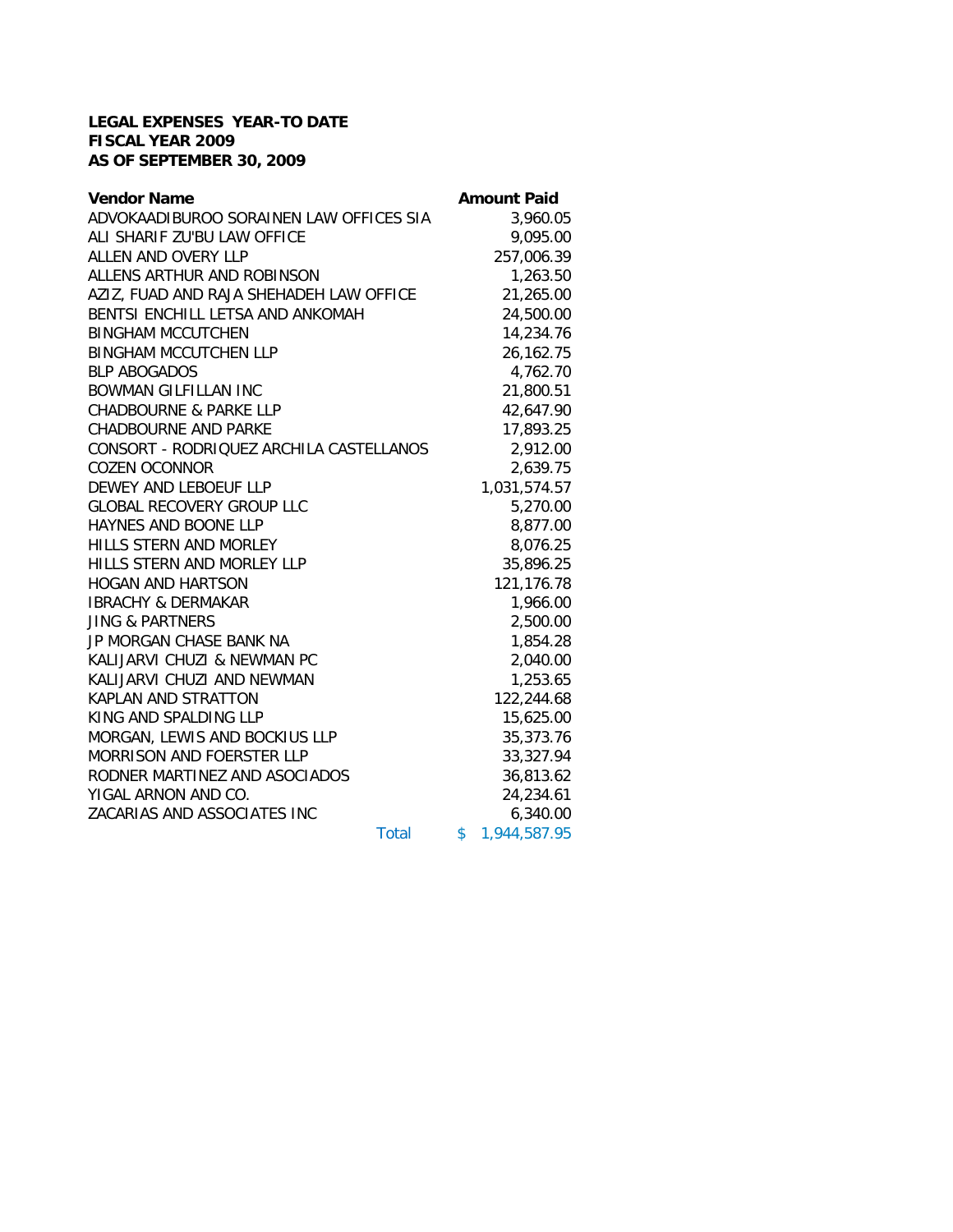## **LEGAL EXPENSES YEAR-TO DATE FISCAL YEAR 2010 AS OF SEPTEMBER 30, 2010**

| <b>Vendor Name</b>                               | <b>Amount Paid</b>        |
|--------------------------------------------------|---------------------------|
| ALI SHARIF ZU'BU LAW OFFICE                      | 13,084.69                 |
| ALLEN & OVERY LLP                                | 387,873.59                |
| ALLEN AND OVERY LLP                              | 213,048.45                |
| AZIZ, FUAD AND RAJA SHEHADEH LAW OFFICE          | 22,066.00                 |
| <b>BINGHAM MCCUTCHEN LLP</b>                     | 7,324.10                  |
| <b>BLP ABOGADOS</b>                              | 515.47                    |
| <b>CHADBOURNE &amp; PARKE LLP</b>                | 181,043.65                |
| CITIBANK N.A.                                    | $(1,519.25)$ <sup>1</sup> |
| CITIBANK, N.A.                                   | 6,076.98                  |
| D'EMPAIRE REYNA ABOGADOS                         | 11,151.00                 |
| DEWEY AND LEBOEUF LLP                            | 455,941.16                |
| <b>GOMEZ PINZON AND ASOCIADOS</b>                | 2,000.00                  |
| GUEVARA & GUTIERREZ S. C.                        | 85,928.69                 |
| IRAQ LAW ALLIANCE, PLLC                          | 6,855.00                  |
| KALIJARVI, CHUZI & NEWMAN, P.C.                  | 1,359.30                  |
| <b>KAPLAN AND STRATTON</b>                       | 48,432.56                 |
| MORGAN, LEWIS AND BOCKIUS LLP                    | 31,348.75                 |
| <b>MORRISON AND FOERSTER LLP</b>                 | 1,702.50                  |
| RODNER MARTINEZ AND ASOCIADOS                    | 26,932.20                 |
| SOLORZANO, CARVAJAL, GONZALEZ Y PEREZ-CORREA, SC | 40,872.08                 |
| <b>STEPTOE &amp; JOHNSON LLP</b>                 | 95,127.44                 |
| STEPTOE & JOHNSON, L.L.P.                        | 18,789.50                 |
| WILSON INTERNATIONAL LAW, L.L.C.                 | 29,760.00                 |
| YIGAL ARNON AND CO.                              | 5,582.03                  |
| ZACARIAS AND ASSOCIATES INC                      | 42,159.09                 |
| Total                                            | \$1,733,454.98            |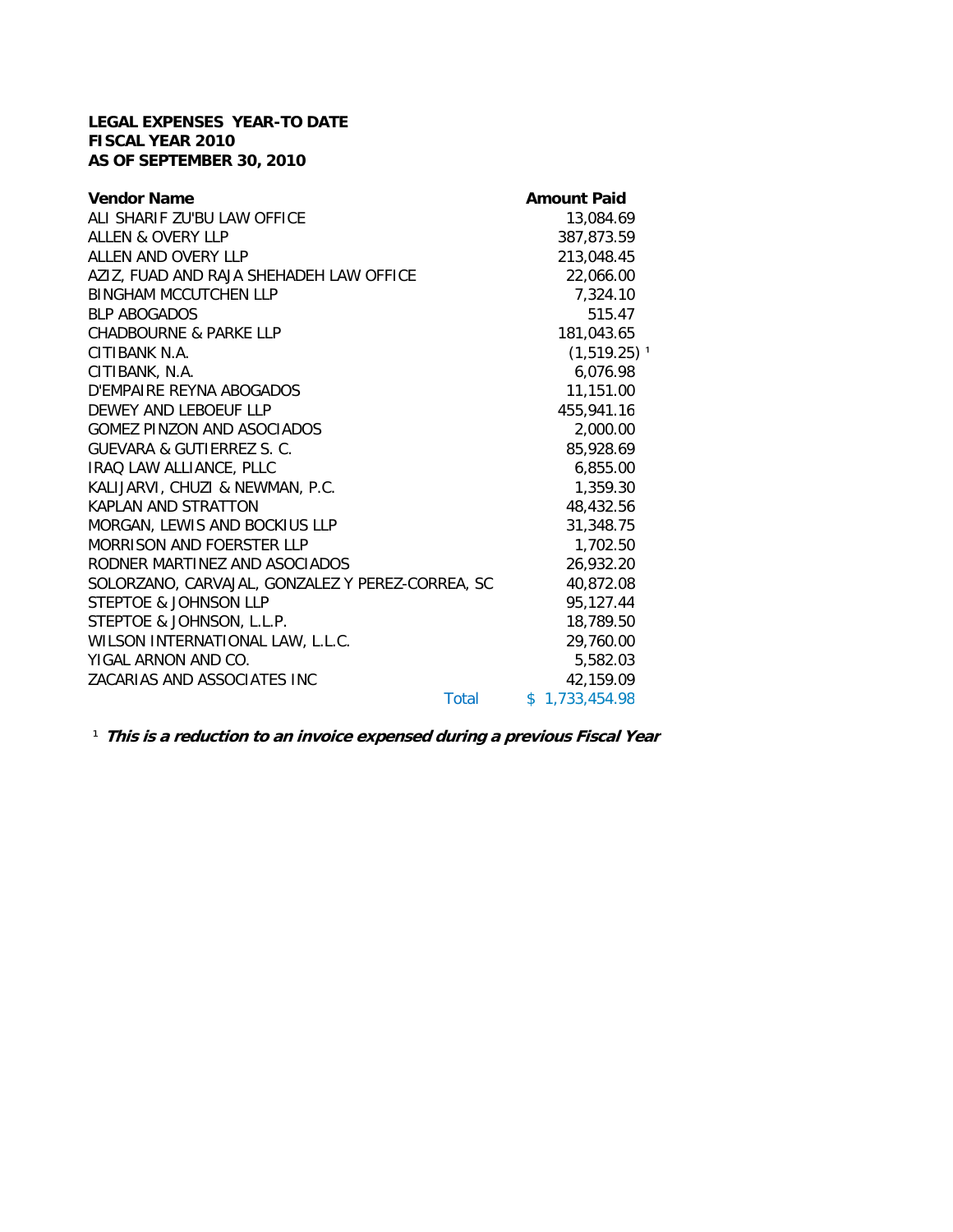## **LEGAL EXPENSES YEAR-TO DATE FISCAL YEAR 2011 AS OF SEPTEMBER 30, 2011**

| <b>Vendor Name</b>                               | <b>Amount Paid</b>         |
|--------------------------------------------------|----------------------------|
| <b>ALLEN &amp; OVERY LLP</b>                     | 135,940.37                 |
| <b>ASSEGAF HAMZAH &amp; PARTNERS</b>             | 3,000.00                   |
| AZIZ, FUAD AND RAJA SHEHADEH LAW OFFICE          | 5,021.50                   |
| BAKER AND MCKENZIE V.O.S. ADVOKATNI KANCELAR     | 29,207.33                  |
| BERGER SINGERMAN, P.A.                           | 12,345.90                  |
| <b>BLP ABOGADOS</b>                              | 322.08                     |
| <b>BRACEWELL &amp; GIULIANI LLP</b>              | 28,674.32                  |
| <b>CHADBOURNE &amp; PARKE LLP</b>                | 57,738.32                  |
| CITIBANK N.A.                                    | 30,457.51                  |
| D'EMPAIRE REYNA ABOGADOS                         | 30,018.55                  |
| DEWEY AND LEBOEUF LLP                            | 301,907.74                 |
| FRISHBERG & PARTNERS, LTD.                       | 20,709.50                  |
| <b>HILLS STERN MORLEY</b>                        | 52,787.50                  |
| HOGAN LOVELLS US LLP                             | 4,234.00                   |
| JOLLEY, URGA & WIRTH, LTD.                       | 2,434.70                   |
| JPMORGAN CHASE BANK, NATIONAL ASSOCIATION        | 15.30                      |
| KALIJARVI, CHUZI & NEWMAN, P.C.                  | 3,763.43                   |
| KAPLAN AND STRATTON                              | 43,237.77                  |
| MORGAN, LEWIS & BOCKIUS LLP                      | 1,500.24                   |
| <b>MORRISON AND FOERSTER LLP</b>                 | 25,391.41                  |
| RITCH MUELLER, S.C.                              | 55,586.90                  |
| RODNER MARTINEZ AND ASOCIADOS                    | 15,189.16                  |
| <b>SHEARMAN &amp; STERLING LLP</b>               | 855.00                     |
| SOLORZANO, CARVAJAL, GONZALEZ Y PEREZ-CORREA, SC | 124,652.23                 |
| STEPTOE & JOHNSON, L.L.P.                        | 128,751.18                 |
| WHITEFORD, TAYLOR & PRESTON L.L.P.               | 27,887.00                  |
| WILSON INTERNATIONAL LAW, L.L.C.                 | $(29,760.00)$ <sup>1</sup> |
| WOMBLE CARLYLE SANDRIDGE & RICE, PLLC            | 31,384.99                  |
| <b>Total</b>                                     | \$<br>1,143,253.93         |